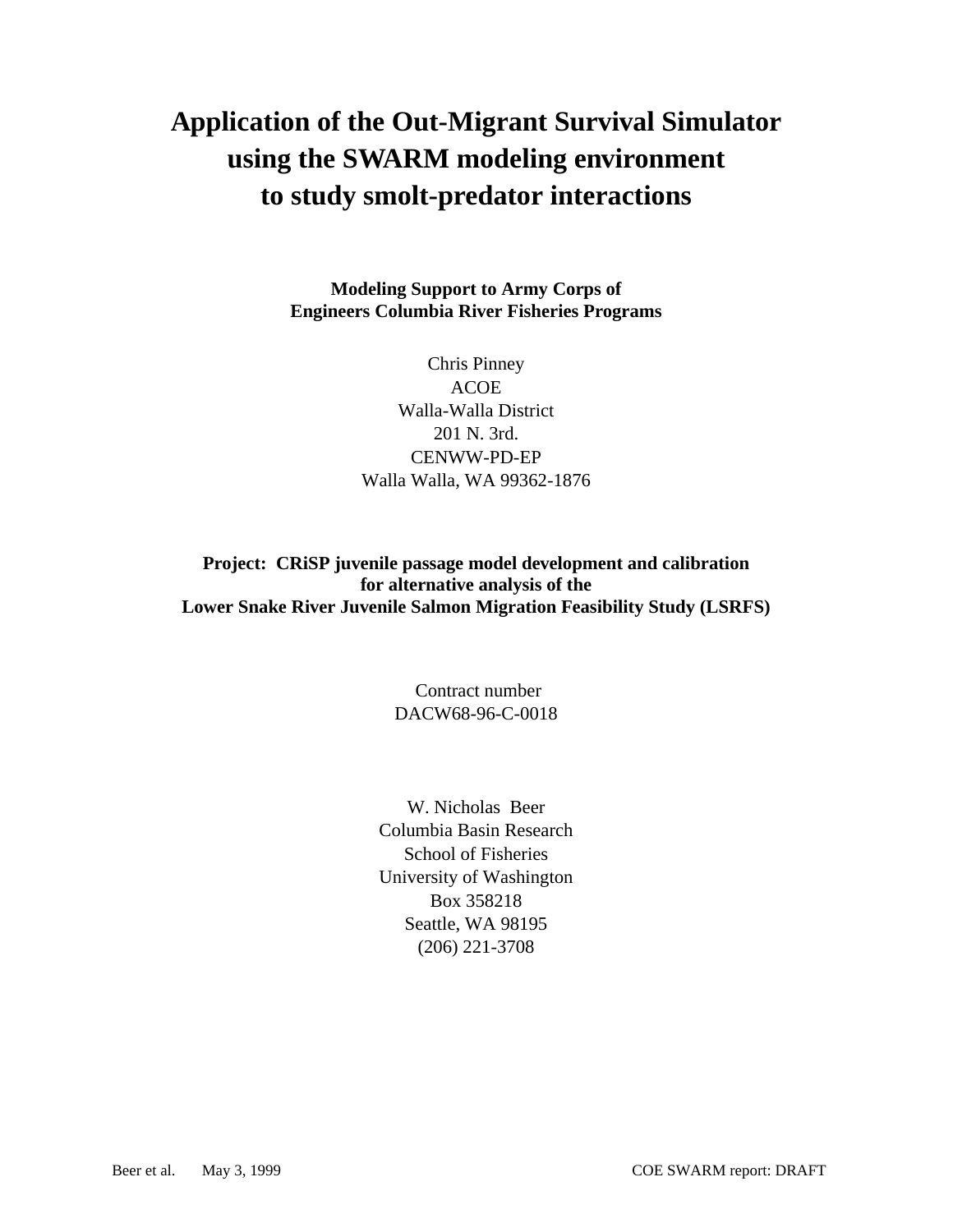## **Contents**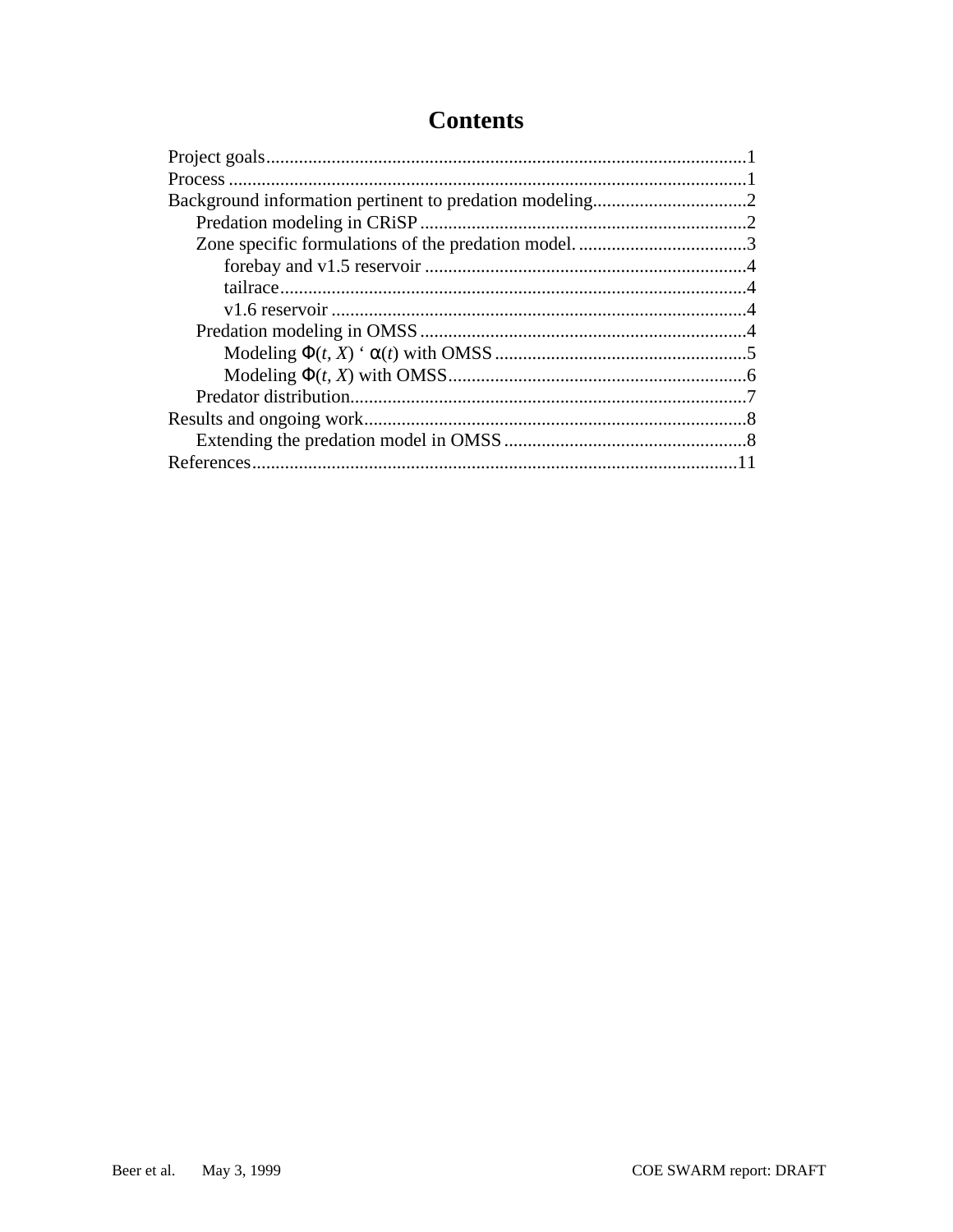## **Project goals**

The goal of this modeling exercise is to understand the sensitivity of certain assumptions regarding the behavior and interaction of smolts and their predators. We are interested to know whether fundamental behavioral attributes of predators and prey can be used to explain population level survival is observed in the field. When the key elements have been identified, we will apply the principles to an unknown and unstudied river condition (drawdown) in order to anticipate predator prey relationships.

Results of this exercise will include:

- 1. qualitative and quantitative descriptions of anticipated changes in smolt-predator interactions as a result of major changes in the hydrology of the Snake River (i.e. drawdown versus full pool)
- 2. sensitivity of changes in predator density, predator distribution and smolt mortality to a set of assumptions regarding predator behavior and environmental preferences
- 3. recommendations for incorporating these changes into CRiSP passage model
- 4. anticipation of the effects of drawdown on survival due to predation.

## **Process**

- 1. Install both SWARM and the Out-Migrant Survival Simulator (OMSS) software at Columbia Basin Research. OMSS was prepared by a sub-contractor: Lang, Railsback and Associates (Steve Railsback and Steve Jackson).
- 2. Select sample reach in which to perform initial analyses and obtain hydrology data for this reach in both full-pool and drawdown states.
- 3. Analyze modeling assumptions regarding the distribution of predators, smolts and changes in predation as a function of changes in the environment or as a result of changes in the behavior of the fish. For example, this might include predator preferences for depth, distance from shore, velocity, temperature, etc.
- 4. Modify OMSS (mostly through model developers: Lang, Railsback and Assoc.) to accommodate these variables and changes in model operation.
- 5. Map the parameter space of these two models to facilitate translation of results from one model to the other. This is necessary because CRiSP is a population-based model and OMSS is an individual-based model.
- 6. Use currently available version of the CRiSP downstream survival model as a baseline and adjust OMSS parameters to replicate the survival and travel time seen in CRiSP for current full-pool scenarios, and minimize differences with data.
- 7. Explore sensitivity of smolt survival to predator behavior and distribution assumptions for full-pool scenarios.
- 8. Model smolt survival under drawdown scenarios using OMSS.
- 9. Map OMSS parameters to their CRiSP equivalents under drawdown.
- 10. Analyze survival results in terms of uncertainties regarding modeling assumptions.
- 11. Extend analysis to entire Snake River.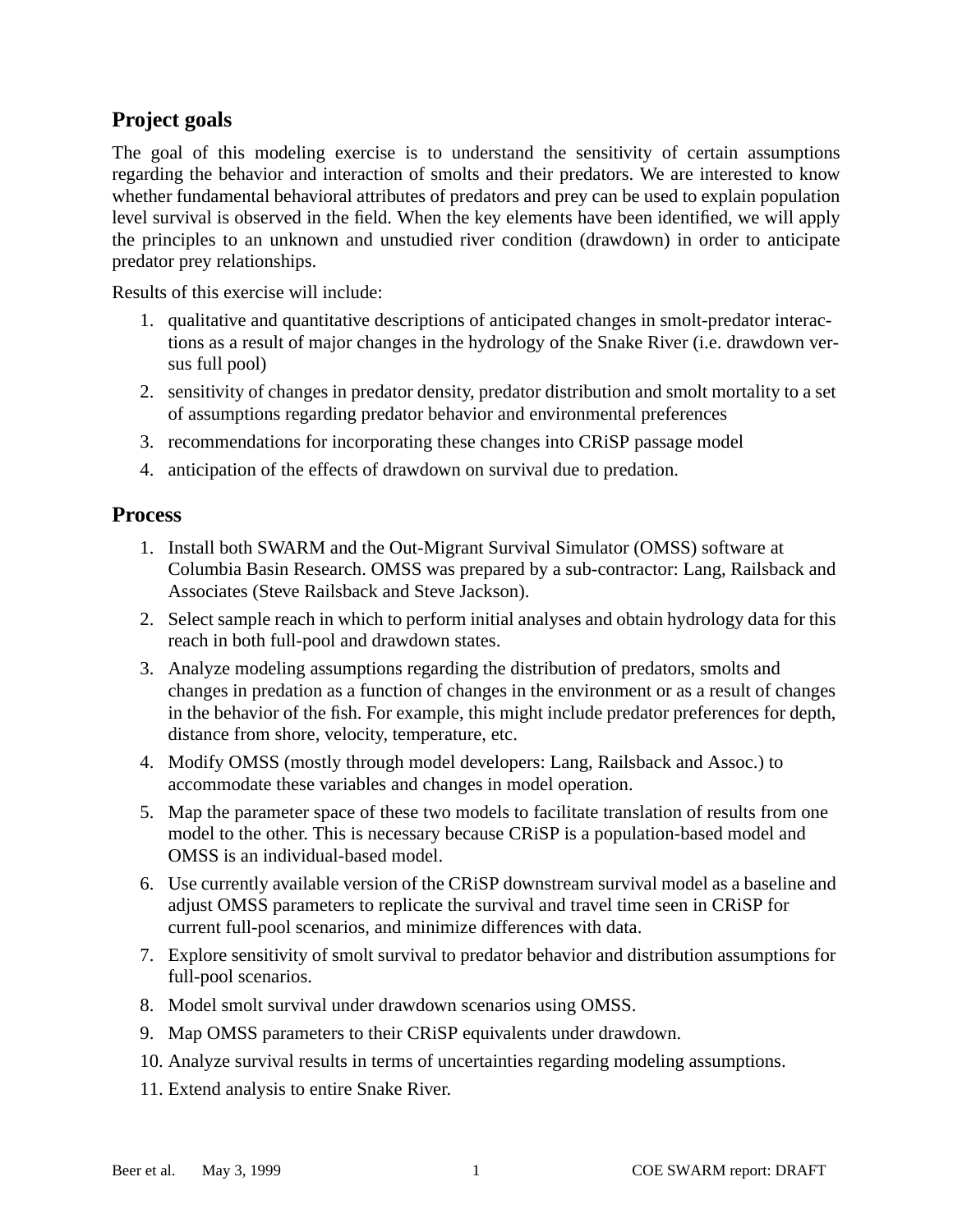## <span id="page-3-0"></span>**Background information pertinent to predation modeling**

#### *Predation modeling in CRiSP*

The survival rate in CRiSP is applied per time step or per reservoir zone, according to the zone and model utilized. In general it is modeled as follows:

$$
S = e^{-r}.
$$
 Eqn. (1)

Predation occurs in three zones: main reservoir or river reach, forebay and tailrace. Each zone has its own predator abundances (which vary from project to project) and predator activity coefficients (which do not vary by project). In addition, two models are available for main reservoir predation: version 1.5, which assumes that predation mortality is a function of exposure time, and version 1.6, which assumes that predation mortality is a function of both exposure time and distance travelled (Anderson et al. 1999).

CRiSP predation (r) is a function of predator behavior, predator density and temperature. Generally this has the form:

$$
r(t, X, T, P_{ij}) = \Phi(t, X) \cdot P_{ij} \cdot f(T) \qquad \text{Eqn. (2)}
$$

where

*t* is time (days),

*X* is distance,

*T* is temperature  $({}^{0}C)$ .

*Pij* is the predator density in the *i*th zone (forebay, tailrace, or reservoir) for the *j*th project.

 $\Phi(t, X)$  is the predator behavior function (or term), and

*f*(*T*) is the temperature response function.

The temperature response function is selectable with two forms currently available. The first form is an exponential and has traditionally been used in CRiSP:

$$
f(T) = ae^{bT}.
$$
 Eqn. (3)

Default parameter values are  $a = 0.0818$ , and  $b = 0.2066$ . This form is reasonable for the spring migration period where higher temperatures are not encountered.

The second form is a sigmoidal form (reparameterized from Vigg and Burley 1991):

$$
f(T) = \frac{C_{MAX}}{1 + e^{(-s_T(T - T_{INF}))}},
$$
 Eqn. (4)

 $C_{MAX}$  is the maximum consumption rate,

 $s<sub>T</sub>$  is a slope parameter,

 $T_{INF}$  is the inflection point of the curve.

With this equation predation rate reaches a maximal rate at higher temperatures. An example of equation (4) fit to data from Vigg and Burley (1991) is shown in Figure 1. The parameter values for this plot are  $C_{MAX} = 8.0$ ,  $\alpha_T = 0.40$ , and  $T_{INF} = 16.7$ .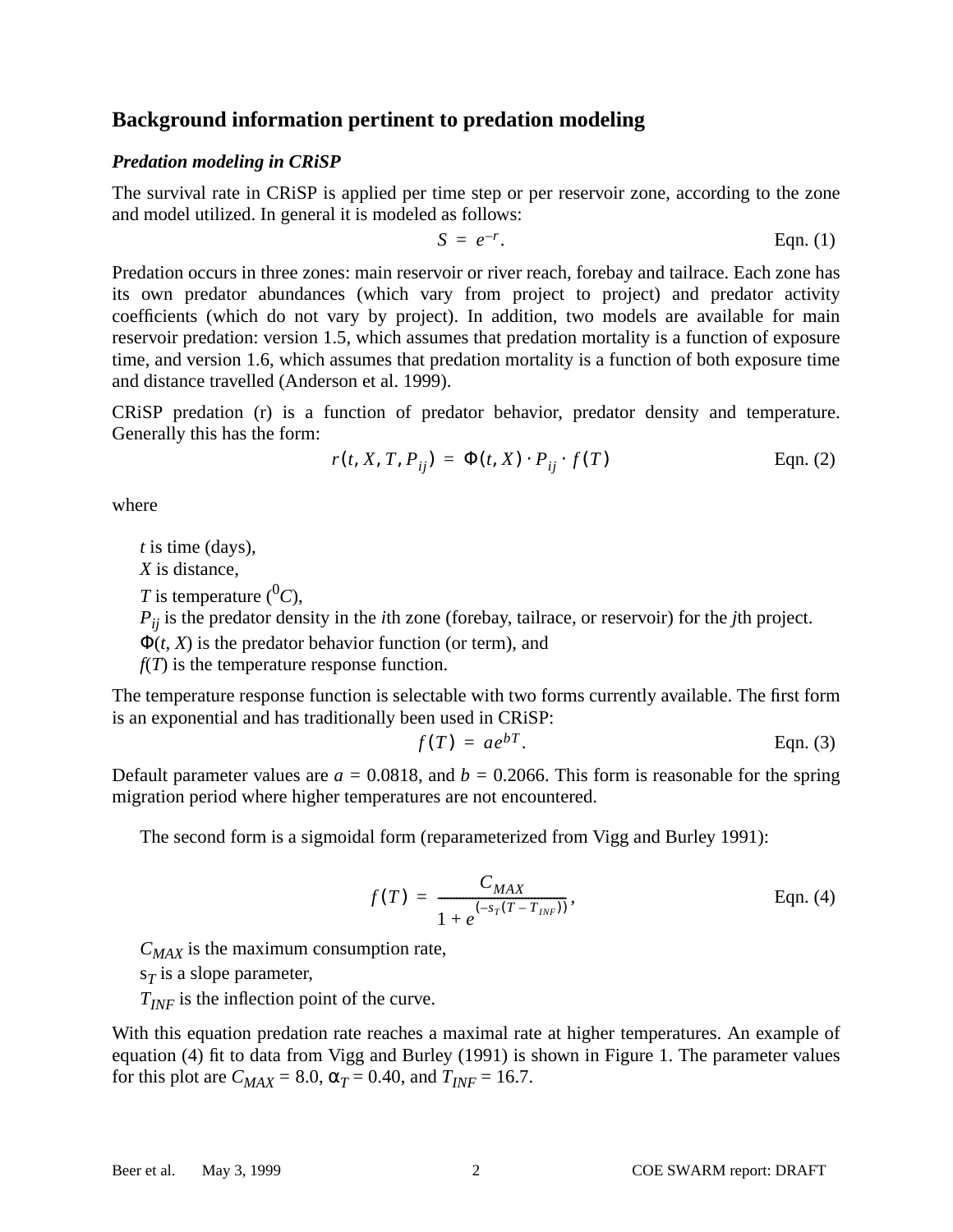

**Figure 1:** [Eqn. \(4\)](#page-3-0) fit to data from Vigg and Burley (1991). Note that each point represents the mean from 11 to 22 replicates.

Predation rate is dependent on predator abundance but not on smolt abundance. Thus with a given predator density and temperature, mean predator consumption rate is linearly related to smolt abundance. This is consistent with data provided by Vigg (1988) except at extremely high smolt abundances (which represent only a few points out of hundreds). Also, the Vigg (1988) study was conducted in the tailrace. The CRiSP predation algorithm with the v1.5 reservoir model is very similar to the RESPRED model as described by Beamesderfer et al. (1990). The differences are that RESPRED has a type III functional response of predators on prey; i.e., consumption rate tails off at high prey abundances. Also, RESPRED uses a gamma distribution for the temperature response function instead of the sigmoidal one utilized by CRiSP.

#### *Zone specific formulations of the predation model.*

The specific form of [Eqn. \(1\)](#page-3-0) varies according to reservoir zone (forebay, tailrace, main reservoir or river reach) and version of the model (v1.5 and v1.6). The major difference among the models is type of behavior exhibited by the predators. If predators roam over broad territories and are efficient at locating prey, this leads to a model where survival decreases with exposure time. This is the case with the v1.5 reservoir model and the forebay predation model. On the other hand, if predators are less mobile and exhibit "lie and wait" behavior where prey must enter their territory to be consumed, then the number of predators encountered (which is related to distance travelled) is important to survival rates. The tailrace predation model postulates this type of behavior. The v1.6 reservoir model allows for both types of behavior.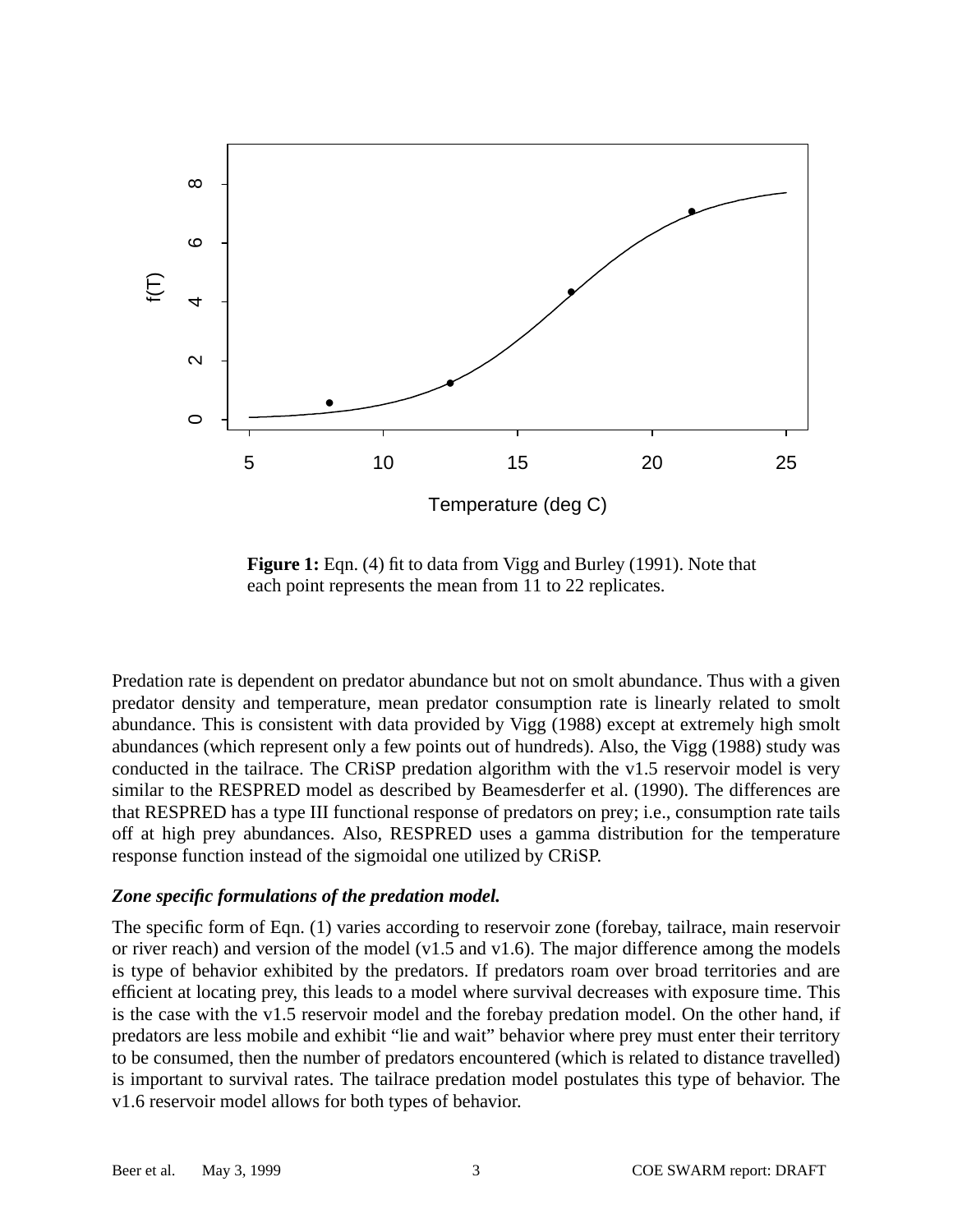#### **forebay and v1.5 reservoir**

In both these cases, predation mortality is applied for each time step a fish is in one of these zones. The specific form of the predation is:

$$
\Phi(t, X) = \alpha_i.
$$
 Eqn. (5)

Here  $\alpha_i$  is a constant that is specified for forebay or reservoir and does not vary per project.

#### **tailrace**

The equation that generates predation mortality in the tailrace is the same as the one presented above with an  $\alpha_i$  specific to the tailrace. The difference is that for the tailrace, Eqn. (5) is applied only once as a cohort of fish moves through the tailrace.

#### **v1.6 reservoir**

There is both theoretical and empirical evidence for predation to be tied to both the exposure time and the distance traveled (Anderson et al. 1999 and Smith et al. 1998) so the activity of both the smolts and predators plays a role in the predation rate. This is a new method to be used in CRiSP v.1.6 on a "per reservoir" basis since it incorporates the time explicitly as:

$$
\Phi(t, X) = \sqrt{\alpha_t t^2 + \alpha_X X^2}
$$
 Eqn. (6)

| Reservoir zone          | $\Phi(t, X)$                         | applied       |  |
|-------------------------|--------------------------------------|---------------|--|
| forebay, reservoir v1.5 | $\alpha_f$ , $\alpha_r$              | per time step |  |
| reservoir $v1.6$        | $\sqrt{\alpha_t t^2 + \alpha_X X^2}$ | per reach     |  |
| tail race               | α,                                   | per tailrace  |  |

#### **Table 1: . Summary of the forms of the predation mortality rate equation**

#### *Predation modeling in OMSS*

Included here is a brief summary of predation modeling in OMSS version available mid-April, 1999. Details are provided in "Out-Migrant Survival Simulator Formulation" available from Lang, Railsback and Associates. The following rules apply to determine, during each time step whether a migrant is killed:

- 1. A migrant is killed if its path brings it within a predator's capture radius in three dimensions. There is one exception: if the predator is within the capture radius downstream of the migrant during that time step, the migrant is not killed.
- 2. Predator distribution is based on the density of the predators as specified in an input file and these are randomly placed in the simulation space with the correct number per square meter.
- 3. The depth of each predator is selected from a uniform random distribution between the minimum depth and the maximum depth specified in the input file.
- 4. Predators currently do not move.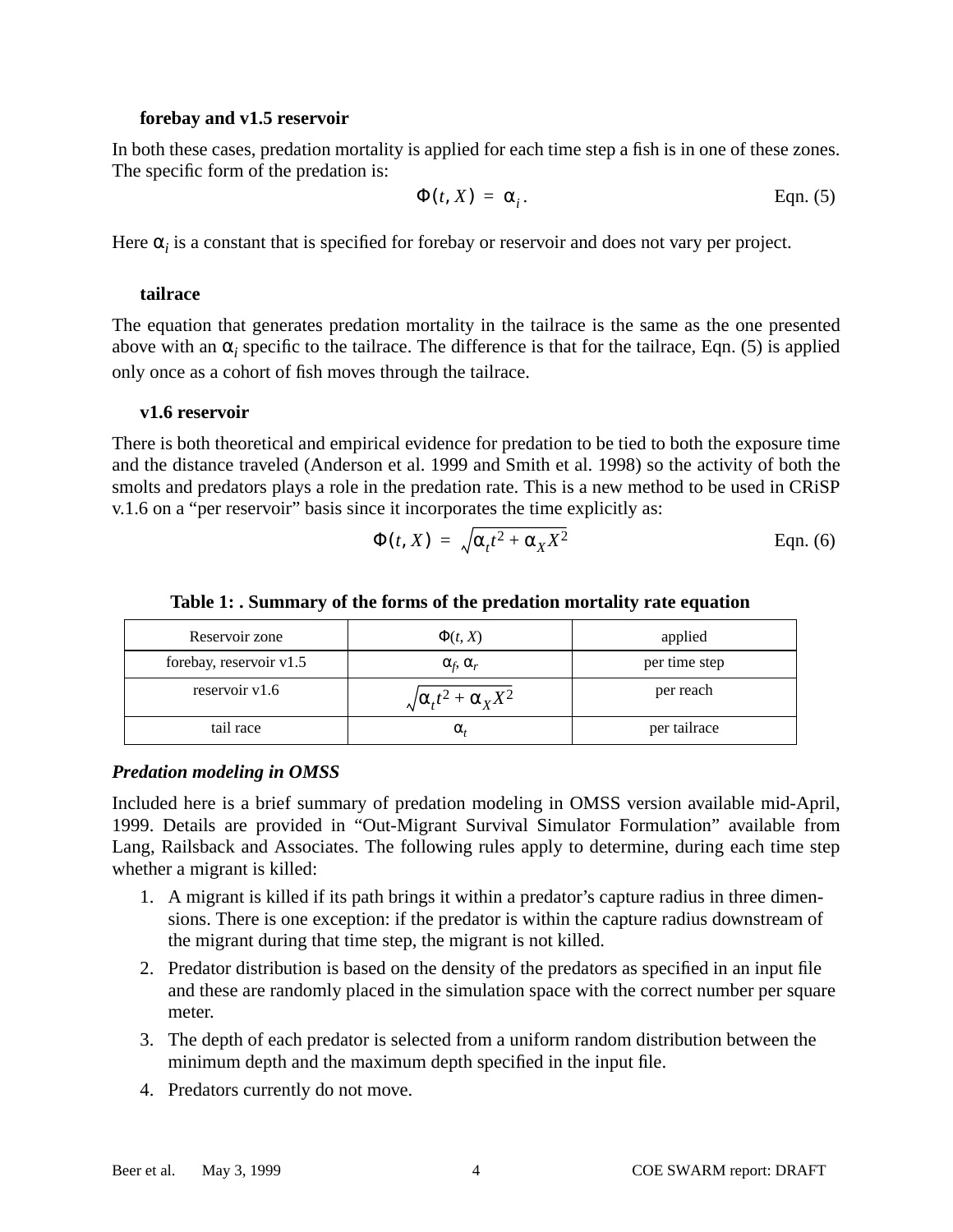Survival, as for the CRiSP model is then:

$$
S = e^{-rt} \qquad \qquad \text{Eqn. (7)}
$$

where

S is the proportion of the fish released that survive through the reach

t is the mean travel time required to pass through the reach

r is the survival rate parameter estimated by the model

This can be recast as:

$$
r = -\frac{\ln(S)}{t}
$$
 Eqn. (8)

if the parameter r stays constant throughout the simulation. Otherwise  $r<sub>t</sub>$  is used and compared to r from CRiSP runs by using this formulation:

$$
S = e^{-\left(\sum_{1}^{n} r_i \cdot \Delta t\right)}
$$
Eqn. (9)

thus the models are compared by noting:

$$
r = r_{CRiSP}
$$
  
\n
$$
r = \Phi(t, X) \cdot P_{ij} \cdot f(\hat{T})
$$
  
\nEqn. (10)  
\n
$$
r_1 \cdot P_{ij} = \Phi(t, X) \cdot P_{ij} \cdot f(\hat{T})
$$

Since CRiSP allows for separate predator densities in the forebay, tailrace and interior of the reservoirs, then allowing  $P_{ij} = P_{ijCrisp}$  gives  $r_1 = \Phi(t, X) f(\hat{T})$ . This is the essential relationship that must be explored.

#### **Modeling**  $\Phi(t, X) \rightarrow \alpha(t)$  with OMSS

The OMSS predation rate will have to be proportional to the CRiSP temperature response. Comparisons between OMSS and CRiSP runs will be made in single reaches at an assumed constant temperature  $\hat{T}$  applied to each time step. Predation is then a function of the exposure time as in CRiSP v.1.5. The capture radius parameter of the individual predators will be allowed to vary, and the predation compared to CRiSP as a means to directly relate the capture radius to temperature. The magnitude of random movements of the prey (dispersion in CRiSP) will affect predation in OMSS but the true sensitivity of predation to this parameter will be assessed only after accounting for the extra time that individuals are exposed. Example output from OMSS showing the sensitivity of predation rate to predator capture radius at four different predator densities is shown in [Figure 2.](#page-7-0)

**Figure 1:** Simulated survival of migrants as a function of the predator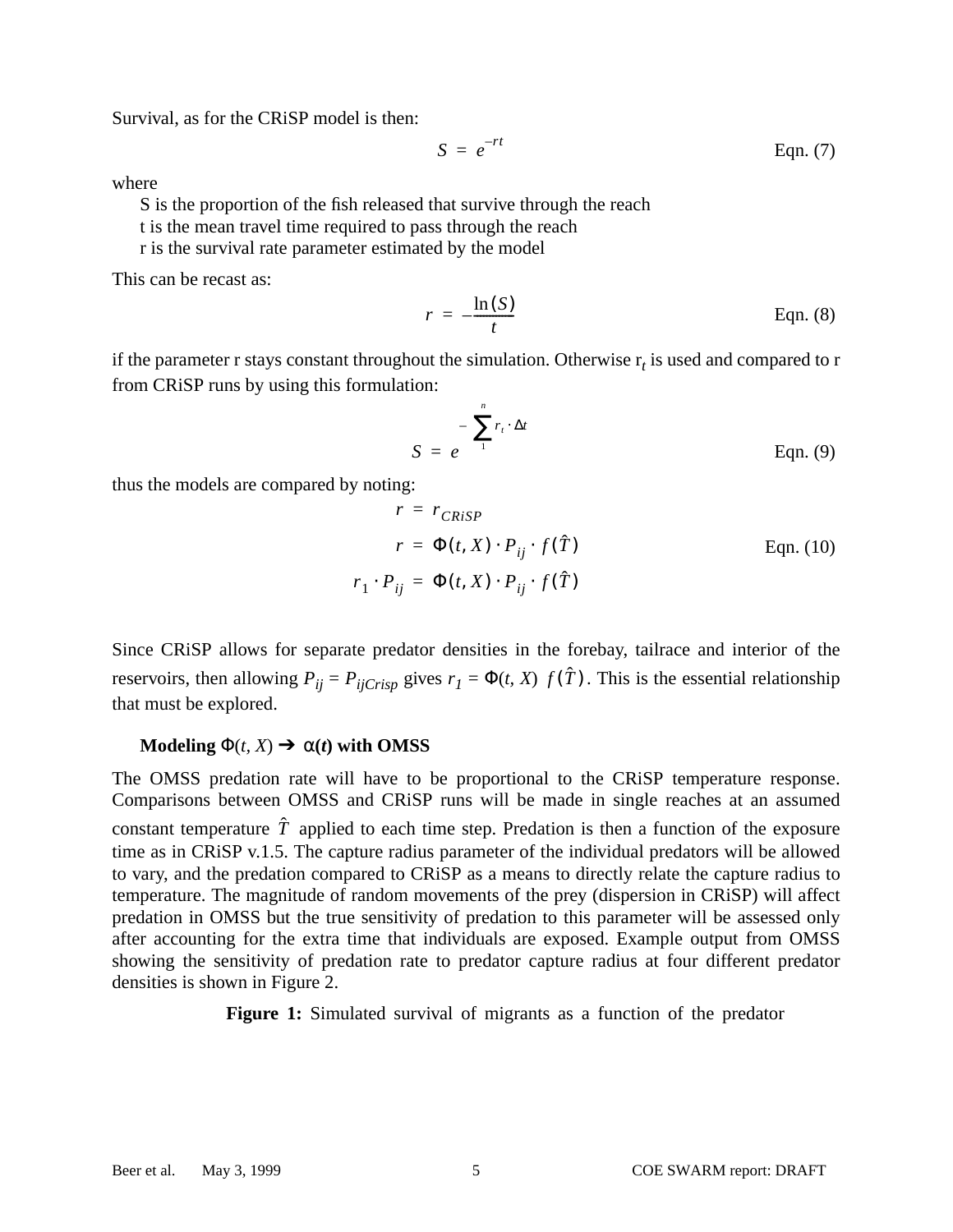<span id="page-7-0"></span>



#### **Modeling** Φ(*t, X*) **with OMSS**

The more general model allows predation activity to vary with time and distance of exposure to predators. In OMSS, three key variables drive the predation rate: 1) random velocity of smolts, 2) random velocity of predators and 3) effective predation radius. The simplest approach is to allow the predator capture radius to be mapped to the temperature and then map  $\alpha_t$  and  $\alpha_x$  to the movements of the predators and prey. According to the theory, the time-exposure increases with predator movements  $(\alpha_t)$  and the predator-exposure risk increases with prey movements  $(\alpha_X)$ . These assumptions will have to be tested and may not be independent. Shown in Figure 2 is example output from OMSS illustrating the sensitivity of predation rate to random smolt velocity.

> **Figure 2:** Simulated survival of migrants (prey) as a function of their random velocity magnitude. The curve is not smooth because the model is based on a discrete number of fish and random chances of their individual survival.

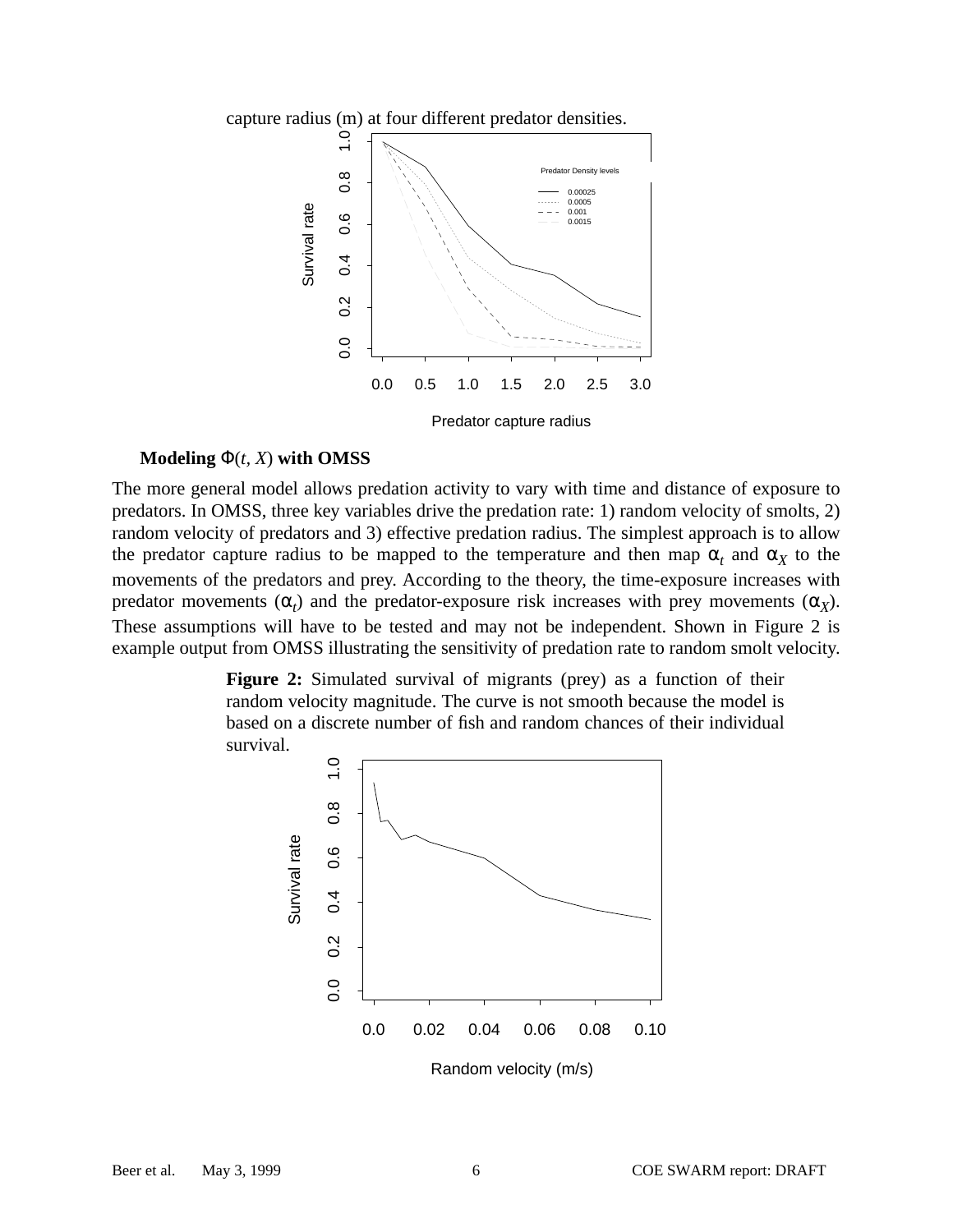### *Predator distribution*

There is a considerable evidence that the distribution of the predators is not a uniform function of their density and the local section of the reach (i.e. tailrace, forebay and reservoir). Within-area differences were sought from a review of available literature and summarized in Table 2. The following abbreviations are used:  $NP =$  Northern Pikeminnow (Squawfish); W = Walleye; SB = Smallmouth Bass; TR=tailrace; FB=forebay; RT = radio-tagged.

| Researcher         | year of<br>work | Method                                                                     | Depths<br>(m) | Results                                   | Conclusions                                                                                                                                                                                  |
|--------------------|-----------------|----------------------------------------------------------------------------|---------------|-------------------------------------------|----------------------------------------------------------------------------------------------------------------------------------------------------------------------------------------------|
| <b>Gray 1985</b>   | 1983            | bottom trawls                                                              | $1 - 15$      | <b>NA</b>                                 |                                                                                                                                                                                              |
| Willis 1983        | 1982            | gill nets low flow                                                         | >2            |                                           | NP abundant in littoral and backwater<br>areas. Offshore not sampled NP move to<br>spillways after spill stops. Large numbers                                                                |
|                    |                 | surface and bottom nets<br>in low flow                                     | $.3 - 30$     |                                           |                                                                                                                                                                                              |
|                    |                 | surface nets in high flow                                                  | $2 - m$       |                                           | in tailraces in July and August. W abundant<br>in backwater and littoral but move out dur-                                                                                                   |
|                    |                 | electrofishing near shore                                                  | $\leq$ 3      |                                           | ing summer. W and NP respond to H20                                                                                                                                                          |
|                    |                 | electrofishing near dams                                                   | < 50          |                                           | temperature and velocity.                                                                                                                                                                    |
|                    |                 | trap nets near shore                                                       | $2 - 5$       |                                           |                                                                                                                                                                                              |
|                    |                 | beach seine                                                                | $\lt 4$       | ineffective                               |                                                                                                                                                                                              |
|                    |                 | angling                                                                    | < 15          | NP near dams,<br>No W                     |                                                                                                                                                                                              |
| Nigro 1985a        | 1983            | based on Willis above                                                      |               |                                           |                                                                                                                                                                                              |
|                    |                 | drift gill nets in flow                                                    | $6 - 6.5$     | not effective                             |                                                                                                                                                                                              |
| Nigro 1985b        | 1984            | based on Nigro 1983                                                        |               |                                           |                                                                                                                                                                                              |
|                    |                 | vertical gill nets used off-<br>shore in lower reservoir<br>late in season | ? offshore    | "did not catch<br>large numbers"          | NP are in pelagic areas but not in abun-<br>dance.                                                                                                                                           |
| Nigro 1985c        | 1985            | based on Nigro 1984                                                        |               |                                           | 50% RT Walleye <50 m from shore.<br>$\sim$ 100% RT NP <50m from shore in lower<br>reservoir and 50-100% RT NP <50m from<br>shore in upper reservoir<br>W and NP are very mobile, SB are not. |
| Hjort 1981         | 1981            |                                                                            |               |                                           | flow velocity affects residents                                                                                                                                                              |
| Uremovitch<br>1982 | 1982            |                                                                            |               |                                           | CPUE of NP in FB and T highest in July<br>and August.                                                                                                                                        |
| <b>Faler 1985</b>  | 1984/5          | radio-telemetry                                                            |               | NP avoid 5.6K<br>m3/sec and high<br>flows | 1) NP move close to dam when rates drop<br>below 5.6K m3/s or spill drops off sud-<br>denly.<br>2) NP liked 0-70 cm/sec water w/ mean<br>24.5. Not ever found in tailrace over 100<br>cm/s   |
| Poe                | 1992            | lab. swimming test                                                         |               | NP fatigue<br>faster at 12C<br>than 18C   | max performance at 107-112 cm/s for<br>medium fish and for large fish<br>max performance at 118-135 cm/s                                                                                     |

| Table 2: Resident fish studies on the Columbia River (John Day reservoir mostly) and |  |
|--------------------------------------------------------------------------------------|--|
| conclusions regarding depth and/or velocity preferences in piscivorous fishes        |  |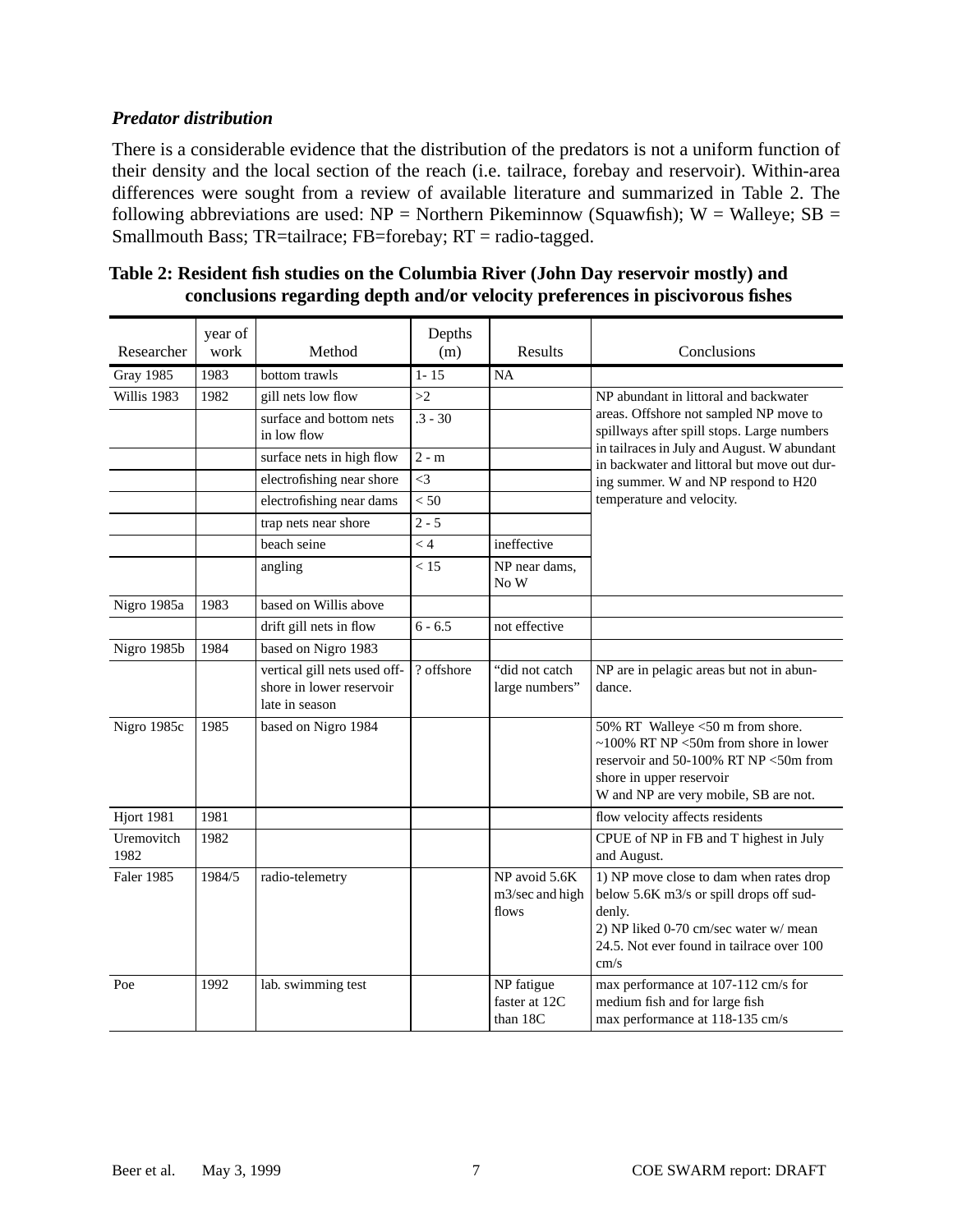### **Table 2: Resident fish studies on the Columbia River (John Day reservoir mostly) and conclusions regarding depth and/or velocity preferences in piscivorous fishes**

| Researcher           | year of<br>work | Method                                                                                                                      | Depths<br>(m)     | Results                                                                                                            | Conclusions                                                                                                                                                                                                                   |
|----------------------|-----------------|-----------------------------------------------------------------------------------------------------------------------------|-------------------|--------------------------------------------------------------------------------------------------------------------|-------------------------------------------------------------------------------------------------------------------------------------------------------------------------------------------------------------------------------|
| Martinelli.<br>1993  | 1993            | radio-tracking but local<br>water depth recorded<br>with sonar when a fish<br>detected. Dist. to shore<br>estimated by eye. | <b>NA</b>         | accuracy to 3 -5<br>m if fish were<br>not moving                                                                   | mean water depth of 279 fish between May<br>and Nov = 4.4 m (1.6 to 45.7 range) and<br>mean dist, to shore for 271 fish $= 24.8$ m<br>$(1.5 \text{ to } 213 \text{ range})$ average total movement<br>during season was 11 km |
| Beamsderfer,<br>1991 | 1991            | gill nets<br>trap ents<br>electrofishing<br>angling                                                                         | all near<br>shore | velocity, depth,<br>apparent low<br>densities and<br>other problems<br>made offshore<br>trapping unpro-<br>ductive | W are outside of upstream areas and favor<br>$<$ 15 m. SB prefer $<$ 15 cm/s as per litera-<br>ture (Edwards 1983; Hjort 1981 and<br>Palmer 1982)                                                                             |

## **Results and ongoing work**

Step 1 of the 11 process steps has been completed and steps 2-7 are ongoing. Steps 2, 3 and 4 are important.

- **•** Obtain flow and depth files from PNL researchers and perform initial model runs on a simulation of the Lower Monumental Dam's reservoir and equivalent in the case of a drawndown river. These are expected the week of May 4, 1999.
- **•** Obtain a batch mode version of OMSS which LRA has agreed to provide.
- **•** Incorporate changes to the OMSS algorithms as described below.

## *Extending the predation model in OMSS*

LRA will be asked to modify OMSS in other ways to extend the predation modeling to:

- 1. Implement random predator movements analogous to prey movements. This would add the following constraint on predators:
	- predator maximum velocity (random).
	- **•** predator direction
- 2. Give predators habitat preferences. This may result in variable densities in the reservoir which then alters predation and provides a functional response to changes in the hydrology of the river under a drawdown scenario. This should allow predators to congregate in preferred habitat areas and leave less desirable habitat areas. Specifically we will need several parameters read in at the time of implementation:
	- predator preferred flow minimum (A letters refer to use in [Figure 3](#page-10-0) below)
	- predator preferred flow maximum (B)
	- predator preferred depth minimum
	- **•** predator preferred depth maximum
- 3. Make predators respond to the habitat by altering their movements depending on the habitat quality. This will be done by modifying the random behavior of the predators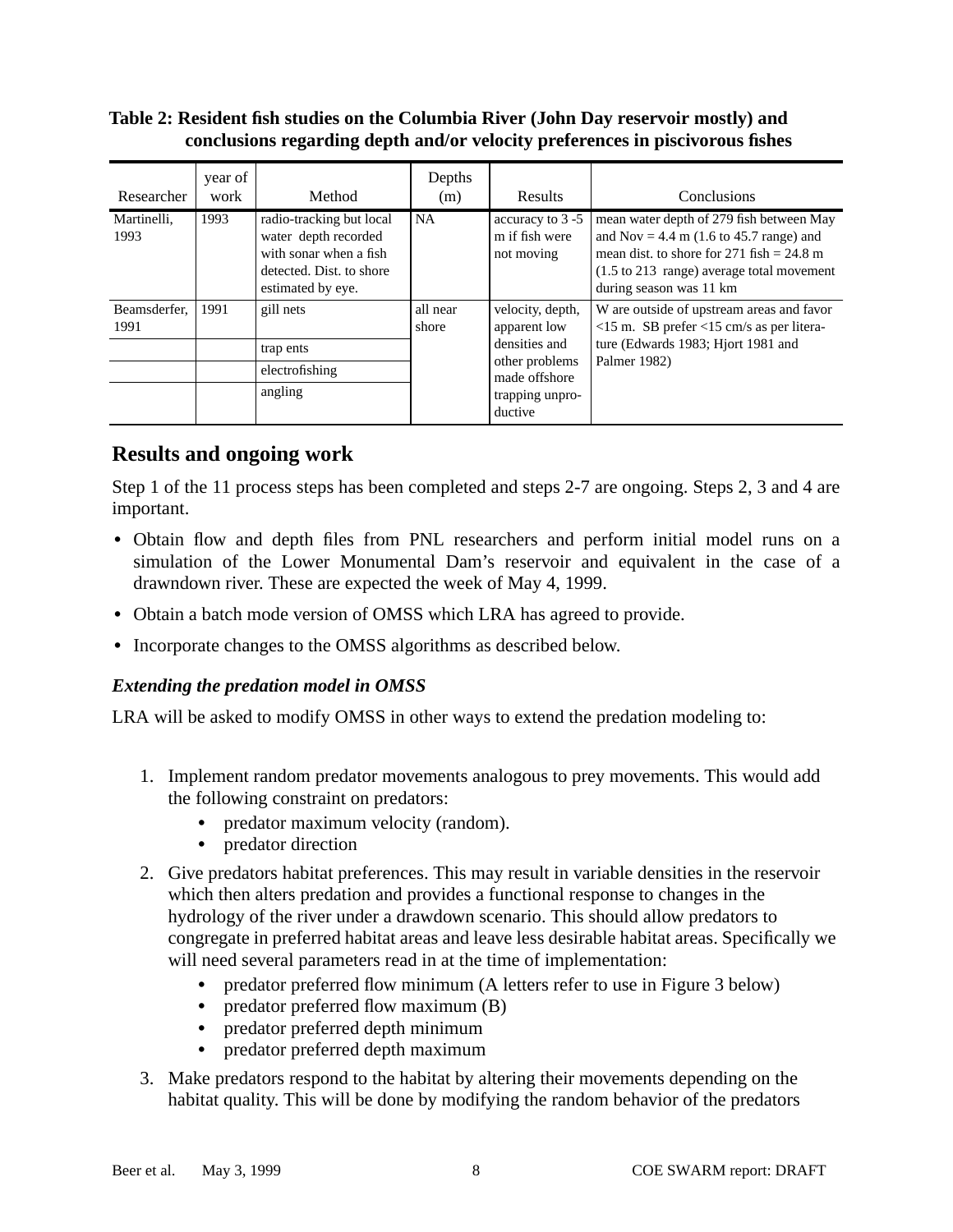<span id="page-10-0"></span>according to their habitat and will be implemented according to the illustration in Figure 3 It will have to include the following parameters:

- flow more than which predator velocity scalar is one (C). The predators maximize their movement if the flow is greater than this amount.
- flow less than which predator velocity scalar is one (D)
- **•** minimum flow velocity scalar (E). If set greater than zero, this ensures that the predators are always moving (slightly) even in ideal habitat.
- depth more than which predator velocity scalar is one
- **•** depth less than which predator velocity scalar is one
- minimum depth velocity scalar

**Figure 3:** Example showing how the random velocity scaler (VS) is a function of a habitat variable (flow or depth).



habitat variable (flow or depth)

Note that this is a very flexible method for controlling predator behavior. For example, no random movement at any depth of water can be set by having  $A = 0$ ,  $B =$  maximum depth in river and  $E = 0$ . To have very sharply defined suitable habitat criteria, move D close to A and A close to B while decreasing C closer to B. Since this method will be applied to both flow and depth criteria, the least favorable habitat characteristic should drive the motion of the fish.

For modeling purposes, the velocity scalar (VS) would be expressed as a function of the habitat variables: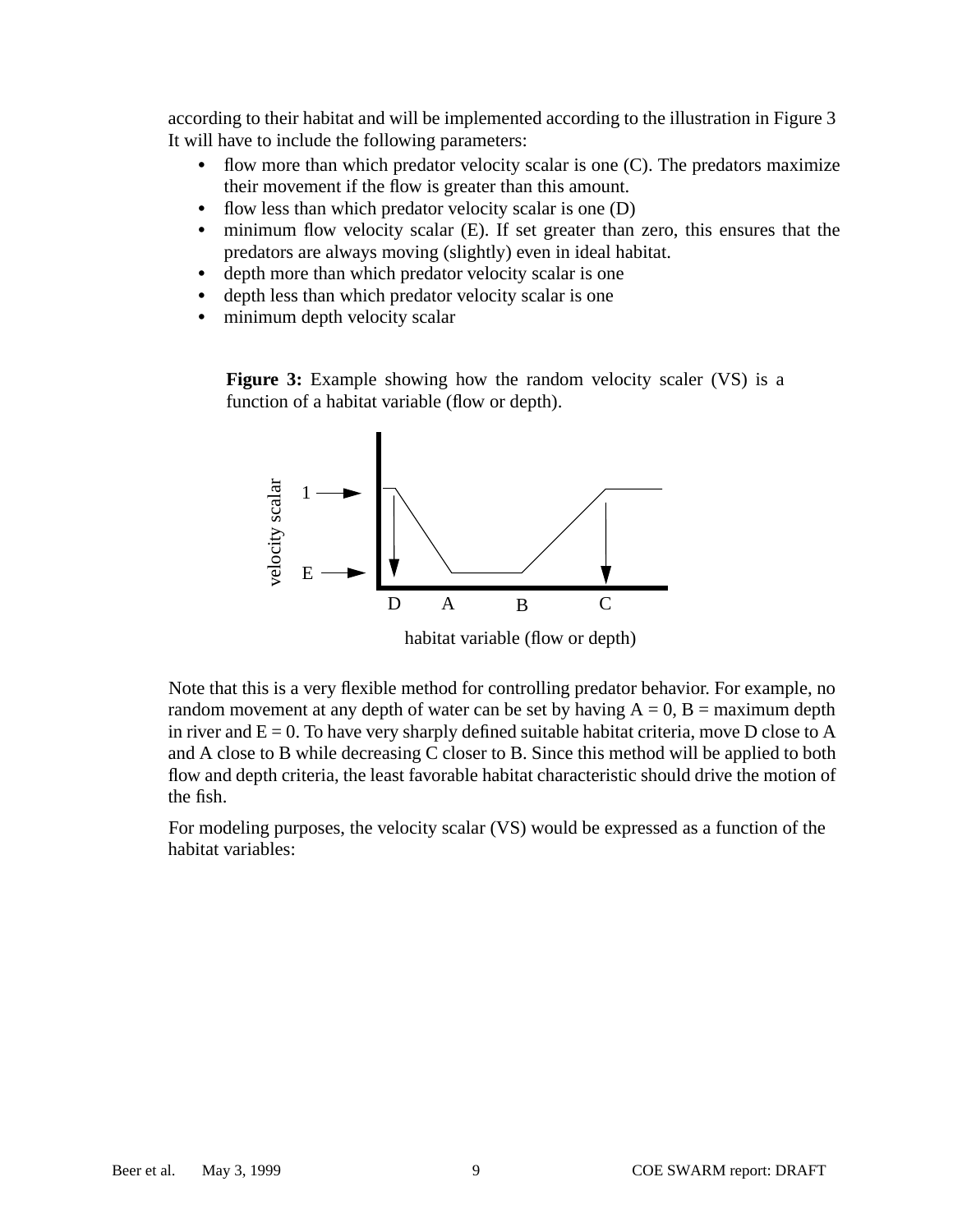$$
VS = max \begin{cases} VS_{depth} & \text{where:} \\ VS_{flow} & \end{cases}
$$

$$
VS_{depth} = \begin{cases} E & \text{for } A \leq \text{depth} \leq B \\ 1 & \text{for depth} \geq C \\ 1 & \text{for depth} \geq C \\ \left(\frac{E-1}{A-D}\right) \text{depth} + \frac{A-ED}{A-D} & \text{for } D < \text{depth} < A \\ \left(\frac{1-E}{C-B}\right) \text{depth} + \frac{B-EC}{B-C} & \text{for } B < \text{depth} < C \end{cases}
$$

 $VS_{flow}$  = {analogous to depth criteria

- 4. Give prey habitat preferences. Yearling and sub-yearling behavior may be quite different in the reaches of the Snake River and we wish to capture the essential differences. Prey will have controls analogous to the Predators. See steps 2, 3, and 4 above.
- 5. Give prey directed velocity downstream (in flow direction) that is a function (linear) of the flow. This is a direct result of the utility of flow for explaining travel times (Zabel et al. 1998). This would necessitate a term such as:
	- prey downstream velocity scalar.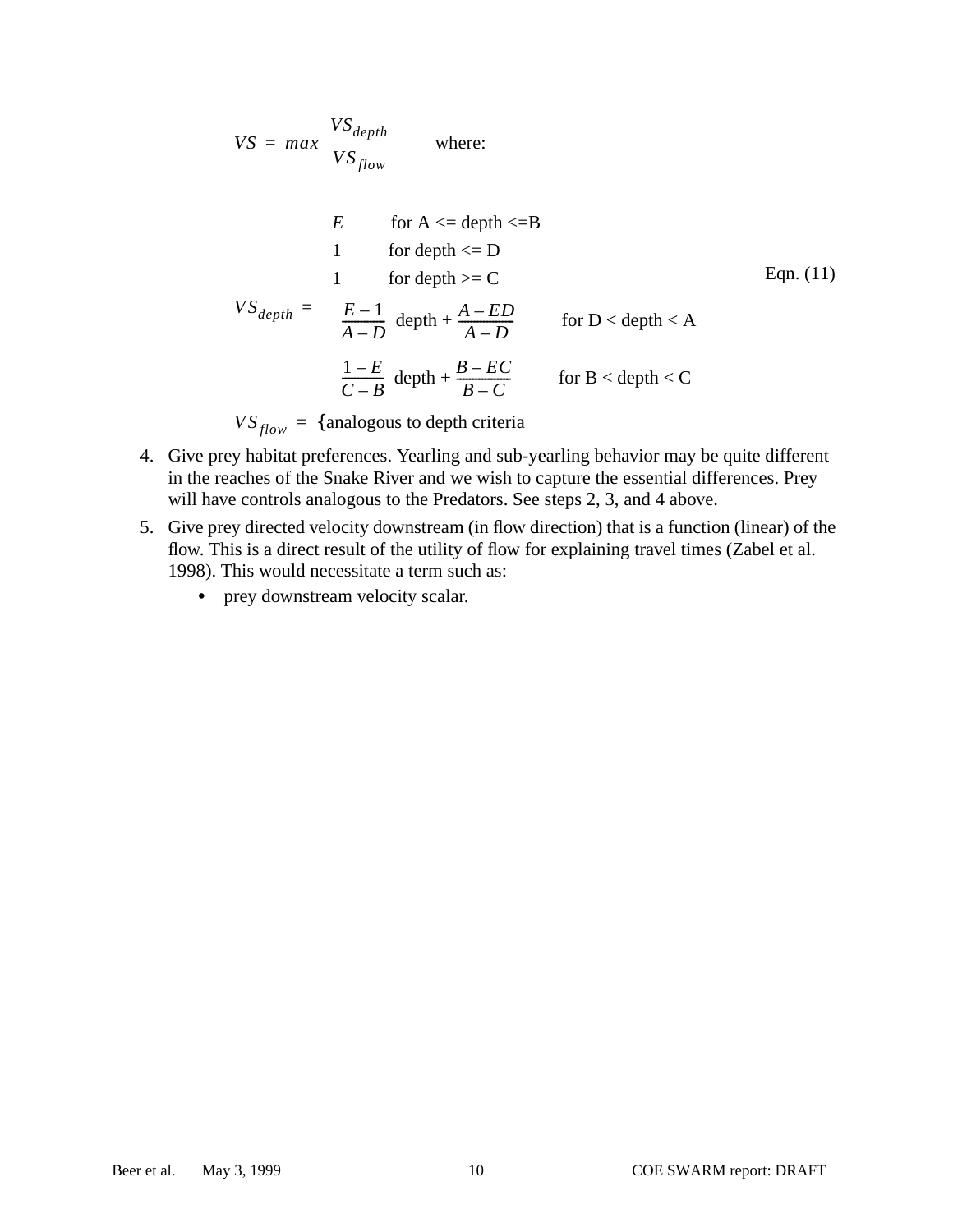## **References**

- Anderson, J.J., J.A. Hayes, P.A. Shaw, R.W. Zabel. 1996. Columbia River Salmon Passage Model (CRiSP.1.5) theory, calibration, and validation manual. Center for Quantitative Science, University of Washington, Seattle, WA.
- Anderson, J.J., R.W. Zabel, and J.A.Hayes. 1999. The relationship of travel time and distance to smolt passage survival. Center for Quantitative Science, University of Washington, Seattle, WA. personal communication.
- Beamsderfer, R.C., B.E. Reiman, J.C. Elliott, A.A. Nigro, D.L.Ward. 1987. Distribution, Abundance and Population Dynamics of Northern Squawfish, Walleye, Smallmouth Bass and Channel Catfish in John Day Reservoir and Tailrace, 1986. Annual Progress Report (DE-A179-82BP35097) Bonneville Power Administration.
- Beamesderfer, R.C., and B.E. Rieman. 1988. Predation by resident fish on juvenile salmonids in a mainstem Columbia River resrvoir: estimated abundance and distribution of northern squawfish, walleyes, and smallmouth bass. Pages 211-248 *in* T.Poe and B. E. Rieman editors. Predation by resident fish on juvenile salmonids in John Day Reservoir, 1983- 1986. Final Report (contracts DE-A179-82BP34796 and DE-A179-82BP35097) to Bonneville Power Administration, Portland, OR.
- Beamesderfer, R.C., B.E. Rieman, L.J. Bledsoe and S.Vigg. 1990. Management implication of a model of predation by a resident fish on juvenile salmonids migrating through a Columbia River reservoir. North American Journal of Fisheries Management 10:290-304.
- Edwards, E.A., G. Gebhart, and O.E. Maughan. 1983. Habitat suitability information: smallmouth bass. US Fish and Wildlife Service. FWS/OBS-82/???.
- Faler, M.P., L.M. Miller, and K.I. Welke. 1985. Effects of variation in flow on distributions of northern Squawfish below McNary Dam on the Columbia river. In Nigro, 1985.
- Gray, G.A. 1985. Feeding activity, rate of consumption, daily ration and prey selection of major predators in the John Day pool, 1983. Annual Report (DI-AI79-82BP34796) Bonneville Power Administration.
- Hjort, R.C., B.C. Mundy, and PL. Hulett. 1981. Habitat requirements for resident fishes in the reservoirs of the lower Columbia River. Final Report (DACW57-79-C-0067) USACE.
- Martinelli, T.L., R.S. Shively, and T.P.King. 1993. Distribution, movement and behavior of radiotagged northern squawfish near The Dalles and John Day dams as determined by radiotracking. In Poe, T.P. 1994.
- Nigro, A.A., C.F. Willis, R.C.Beamsderfer, J.C. Elliott, and B.L. Uremovitch. 1985a. Abundance and Distribution of Walleye, Northern Squawfish and Smallmouth Bass in John Day Reservoir and Tailrace, 1983. Annual Progress Report (DE-A179-82BP35097) Bonneville Power Administration.
- Nigro, A.A., R.C.Beamsderfer, J.C. Elliott, M.P. Faler, L.M. Miller and B.L. Uremovitch. 1985b. Abundance and Distribution of Walleye, Northern Squawfish and Smallmouth Bass in John Day Reservoir and Tailrace, 1984. Annual Progress Report (DE-A179-83BP35097) Bonneville Power Administration.